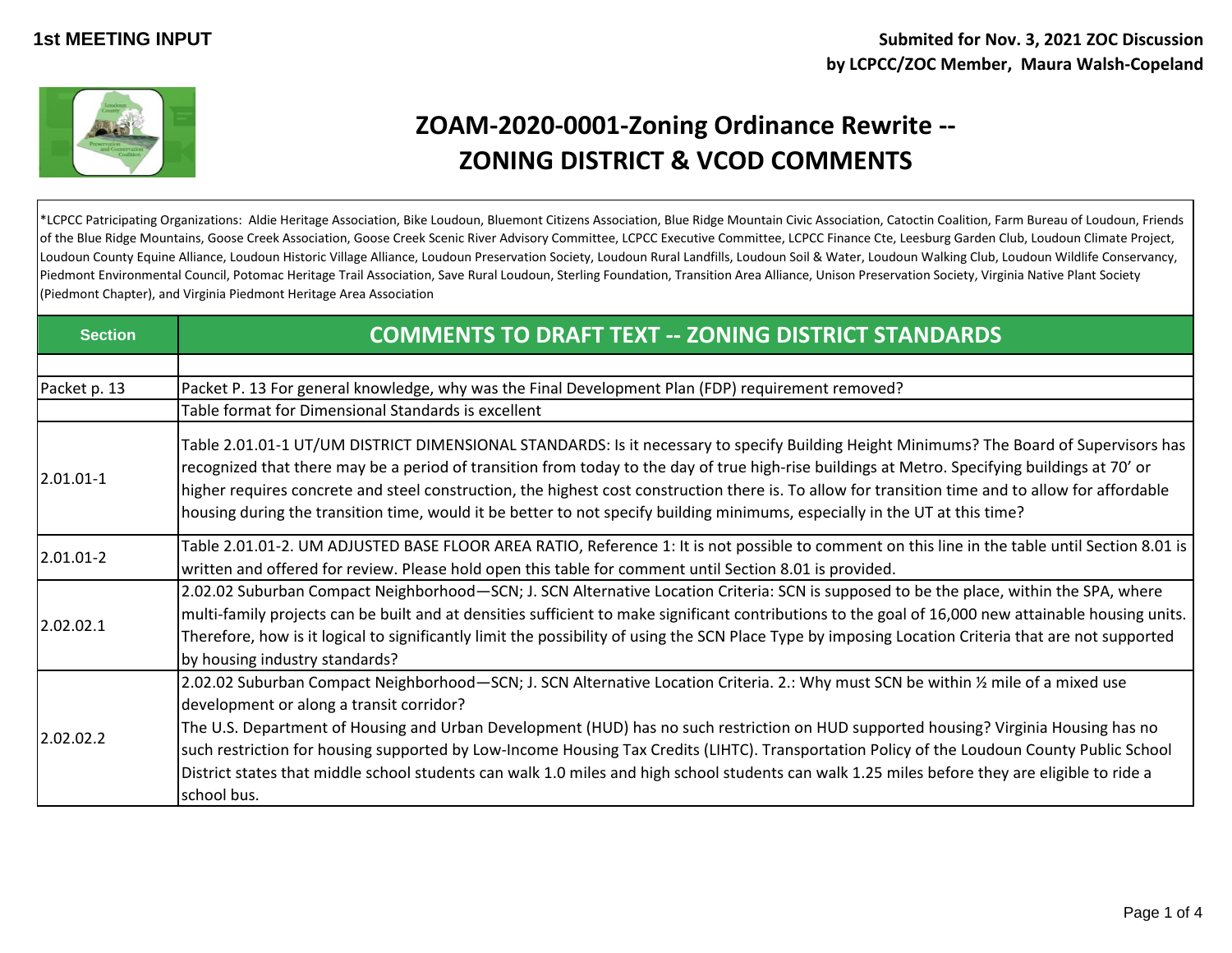| <b>Section</b> | <b>COMMENTS TO DRAFT TEXT -- ZONING DISTRICT STANDARDS</b>                                                                                                                                 |
|----------------|--------------------------------------------------------------------------------------------------------------------------------------------------------------------------------------------|
| 2.02.02.3      | 2.02.02 Suburban Compact Neighborhood-SCN; J. SCN Alternative Location Criteria. 3.: Why must SCN be within % of an existing or planned<br>metro or bus line?                              |
|                | The U.S. Department of Housing and Urban Development (HUD) has no such restriction on HUD supported housing? Virginia Housing has no                                                       |
|                | such restriction for housing supported by Low-Income Housing Tax Credits (LIHTC). Transportation Policy of the Loudoun County Public School                                                |
|                | District states that middle school students can walk 1.0 miles and high school students can walk 1.25 miles before they are eligible to ride a<br>school bus.                              |
| 2.02.02.4      | 2.02.02 Suburban Compact Neighborhood-SCN; J. SCN Alternative Location Criteria. 4.: Why must SCN be within 1/2 mile of employment options<br>or neighborhood-serving retail and services? |
|                | The U.S. Department of Housing and Urban Development (HUD) has no such restriction on HUD supported housing? Virginia Housing has no                                                       |
|                | such restriction for housing supported by Low-Income Housing Tax Credits (LIHTC). Transportation Policy of the Loudoun County Public School                                                |
|                | District states that middle school students can walk 1.0 miles and high school students can walk 1.25 miles before they are eligible to ride a<br>school bus.                              |
|                | 2.02.02 Suburban Compact Neighborhood-SCN; J. SCN Alternative Location Criteria. 5.: Why must SCN be within 1/2 mile of public facilities with                                             |
|                | existing or planned capacity to serve the proposed development?                                                                                                                            |
| 2.02.02.5      | The U.S. Department of Housing and Urban Development (HUD) has no such restriction on HUD supported housing? Virginia Housing has no                                                       |
|                | such restriction for housing supported by Low-Income Housing Tax Credits (LIHTC). Transportation Policy of the Loudoun County Public School                                                |
|                | District states that middle school students can walk 1.0 miles and high school students can walk 1.25 miles before they are eligible to ride a<br>school bus.                              |
|                | 2.02.02.J SUBURBAN COMPACT NEIGHBORHOOD - SCN. SCN Alternative Location Criteria. What happens when a proposal meets 6 or 7 of the                                                         |
| 2.02.02.J      | criteria, but not 8?                                                                                                                                                                       |
|                | 2.02.03 SUBURBAN MIXED USE. Purpose. Although the Purpose and objective list is helpful, they should not include highly subjective criteria                                                |
|                | that is more "opinion," such as: "An attractive environment in which to live, work and play" and "high-quality design and construction." The                                               |
| 2.02.03        | concepts are fine, but how would they be evaluated during review of an application?                                                                                                        |
| 2.02.03-2      | Table 2.02.03-2. SUBURBAN MIXED USE. Adjusted Base Floor Area Ratio. Reference 1: It is not possible to comment on this line in the table until                                            |
|                | Section 8.01 is written and offered for review. Please hold open this table for comment until Section 8.01 is provided.                                                                    |
|                | 2.02.03.B SUBURBAN MIXED USE. District Subareas. For the UPA "inner core" and "outer core" were defined by distance (1/4 mi, and 1/2mi).                                                   |
| 2.02.03.B      | Are there similar distances (vs. acres, setbacks) to describe "Mixed use Center Core" and "Mixed use Center Fringe?"                                                                       |
|                | 2.02.04-1. SUBURBAN COMMERCIAL. Dimensional Standards. Why was the "adjacent to Residential Districts or Res uses" changed from PD-CC                                                      |
| 2.02.04-1      | 100' yard down to 50' yard?                                                                                                                                                                |
|                | 2.02.05-1 SUBURBAN EMPLOYMENT. Dimensional Standards. Why was the "adjacent to Ag and Res districts or Res uses" changed from PD-IP 75'                                                    |
| 2.02.05-1      | to 50'?                                                                                                                                                                                    |
| 2.02.06-1      | 2.02.06-1 SUBURBAN INDUSTRIAL Dimensional Standards. Generally, why was the yard standard "Adjacent to Roads" changed from 35' to 30'?                                                     |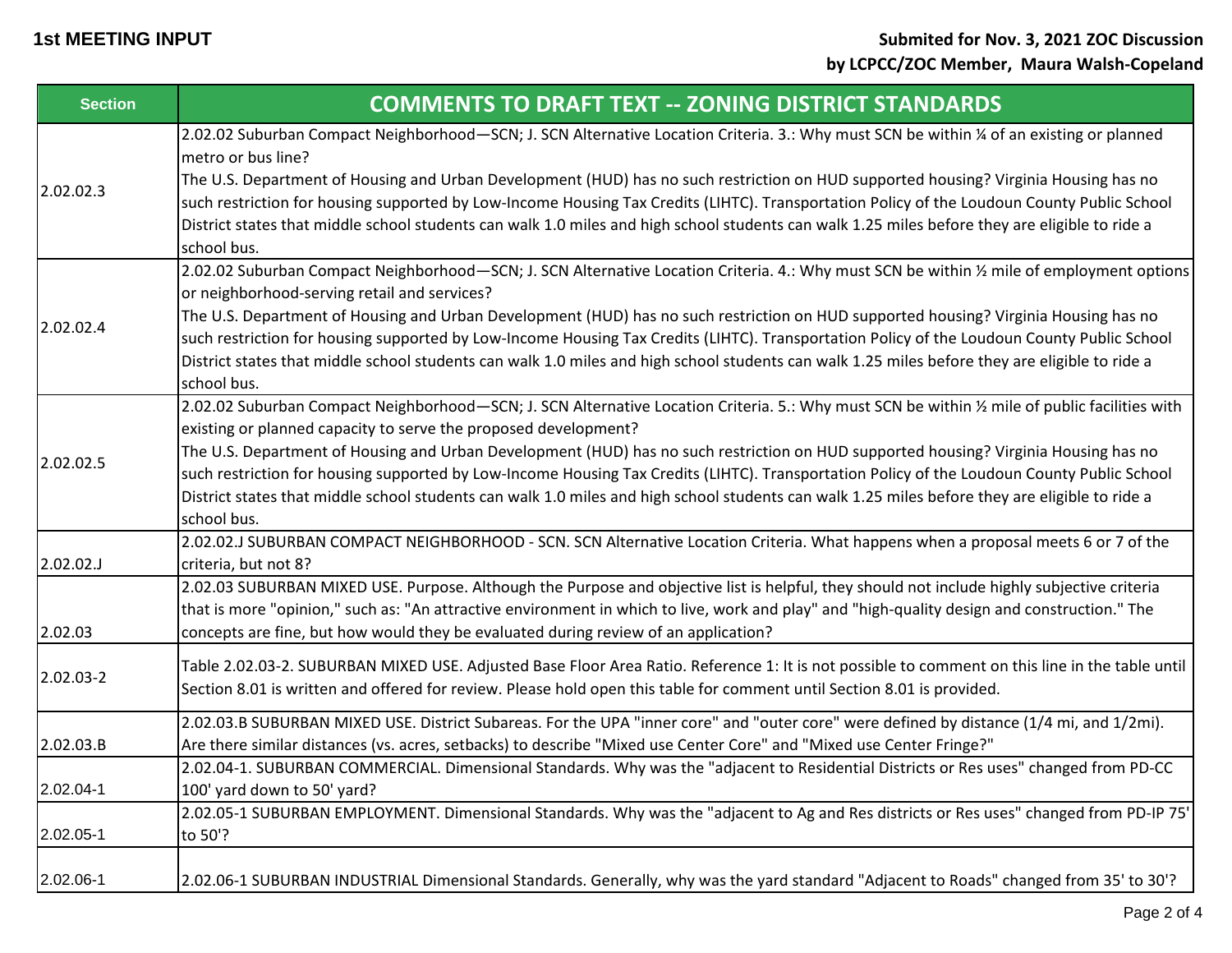| <b>Section</b> | <b>COMMENTS TO DRAFT TEXT -- ZONING DISTRICT STANDARDS</b>                                                                                                                                                                                                                                                                                                                                                                                                                                                                                                                                                                                                                                                                                                                                                                                                                                   |
|----------------|----------------------------------------------------------------------------------------------------------------------------------------------------------------------------------------------------------------------------------------------------------------------------------------------------------------------------------------------------------------------------------------------------------------------------------------------------------------------------------------------------------------------------------------------------------------------------------------------------------------------------------------------------------------------------------------------------------------------------------------------------------------------------------------------------------------------------------------------------------------------------------------------|
| 2.03.01        | 2.03.01 TRANSITION LARGE LOT. Purpose. Bullet #9 "Nieghborhood-3" misspelling.                                                                                                                                                                                                                                                                                                                                                                                                                                                                                                                                                                                                                                                                                                                                                                                                               |
|                | 2.03.01-1. TRANSITION LARGE LOT NEIGHBORHOOD. Dimensional Standards. Why were yard setbacks "adjacent to Roads" changed from 35' to<br>$30'$ ?                                                                                                                                                                                                                                                                                                                                                                                                                                                                                                                                                                                                                                                                                                                                               |
|                | TR-10, TR-3 and TR-1 has yard standards of "no building shall be located within 25 feet of any property line." How does than now compare with                                                                                                                                                                                                                                                                                                                                                                                                                                                                                                                                                                                                                                                                                                                                                |
| 2.03.01-1      | the Front (20/12/10) Side (10/7/5) and Rear yard (25/25/25) dimensional standards?                                                                                                                                                                                                                                                                                                                                                                                                                                                                                                                                                                                                                                                                                                                                                                                                           |
| 2.03.01.F.1.a  | 2.03.01.F. TRANSITION LARGE LOT NEIGHBORHOOD. Siting of Open Space. Is there a way to make it more clear in F that the open space<br>"provided on lots in the subdivision" must be contiguous?                                                                                                                                                                                                                                                                                                                                                                                                                                                                                                                                                                                                                                                                                               |
| 2.03.02        | 2.03.02.I TRANSITION SMALL LOT NEIGHBORHOOD. Siting of Open Space. Is there a way to make it more clear in I. that the open space<br>"provided on lots in the subdivision" must be contiguous?                                                                                                                                                                                                                                                                                                                                                                                                                                                                                                                                                                                                                                                                                               |
| 2.03.03.F.     | 2.03.03.F. TRANSITION COMPACT NEIGHBORHOOD. Siting of Open Space. Is there a way to make it more clear in F that the open space<br>'provided on lots in the subdivision" must be contiguous?                                                                                                                                                                                                                                                                                                                                                                                                                                                                                                                                                                                                                                                                                                 |
| 2.03.05-1      | 2.03.05-1. TRANSITION LIGHT INDUSTRIAL. As this district contains data centers, is 75' "adjacent to ag and residential districts or res uses"<br>sufficient based on feedback from public input?                                                                                                                                                                                                                                                                                                                                                                                                                                                                                                                                                                                                                                                                                             |
|                | 2.04.01. AGRICULTURAL RURAL NORTH. Purpose. The following bullet points confirm the requirement to review uses and use-specific standards<br>for consistency, compatibility and mitigation of impacts:<br>-- Allow for a broad range of rural economy uses, including (agriculture, horticulture and animal husbandry), agriculture support and services<br>associated with ongoing agricultural activities, and other uses that can be developed in ways consistent with the rural character of the ARN                                                                                                                                                                                                                                                                                                                                                                                     |
| 2.04.01        | district through mitigation or other standards;<br>-- Promote consistency between residential development and rural economy uses through lower density residential development or clustering<br>of residential development;<br>-- Ensure that the rural economy uses are compatible with any existing permitted residential development;                                                                                                                                                                                                                                                                                                                                                                                                                                                                                                                                                     |
| 2.04.02        | How and when will review for consistency, compatibility and mitigation be performed?<br>2.04.02. AGRICULTURAL RURAL SOUTH. Purpose. The following bullet points confirm the requirement to review uses and use-specific standards<br>for consistency, compatibility and mitigation of impacts:<br>-- Allow for a broad range of rural economy uses, including traditional and new agricultural uses (agriculture, horticulture and animal<br>husbandry), agriculture support and basic services directly associated with ongoing agricultural activities, and other uses that can be developed<br>in ways that are consistent with the rural character of the RS District through mitigation or other standards;<br>-- Promote consistency between residential development and rural economy uses through lower density residential development or clustering<br>of residential development; |
|                | -- Ensure that the rural economy uses are compatible with any existing permitted residential development.<br>How and when will review for consistency, compatibility and mitigation be performed?                                                                                                                                                                                                                                                                                                                                                                                                                                                                                                                                                                                                                                                                                            |
| 2.04.03        | 2.04.03. RURAL COMMERCIAL. Legacy district, therefore only applies to current RC NOT located in an existing Village? Confirm no expansion of<br>RC? Assuming dimensional standards are based on public input?                                                                                                                                                                                                                                                                                                                                                                                                                                                                                                                                                                                                                                                                                |